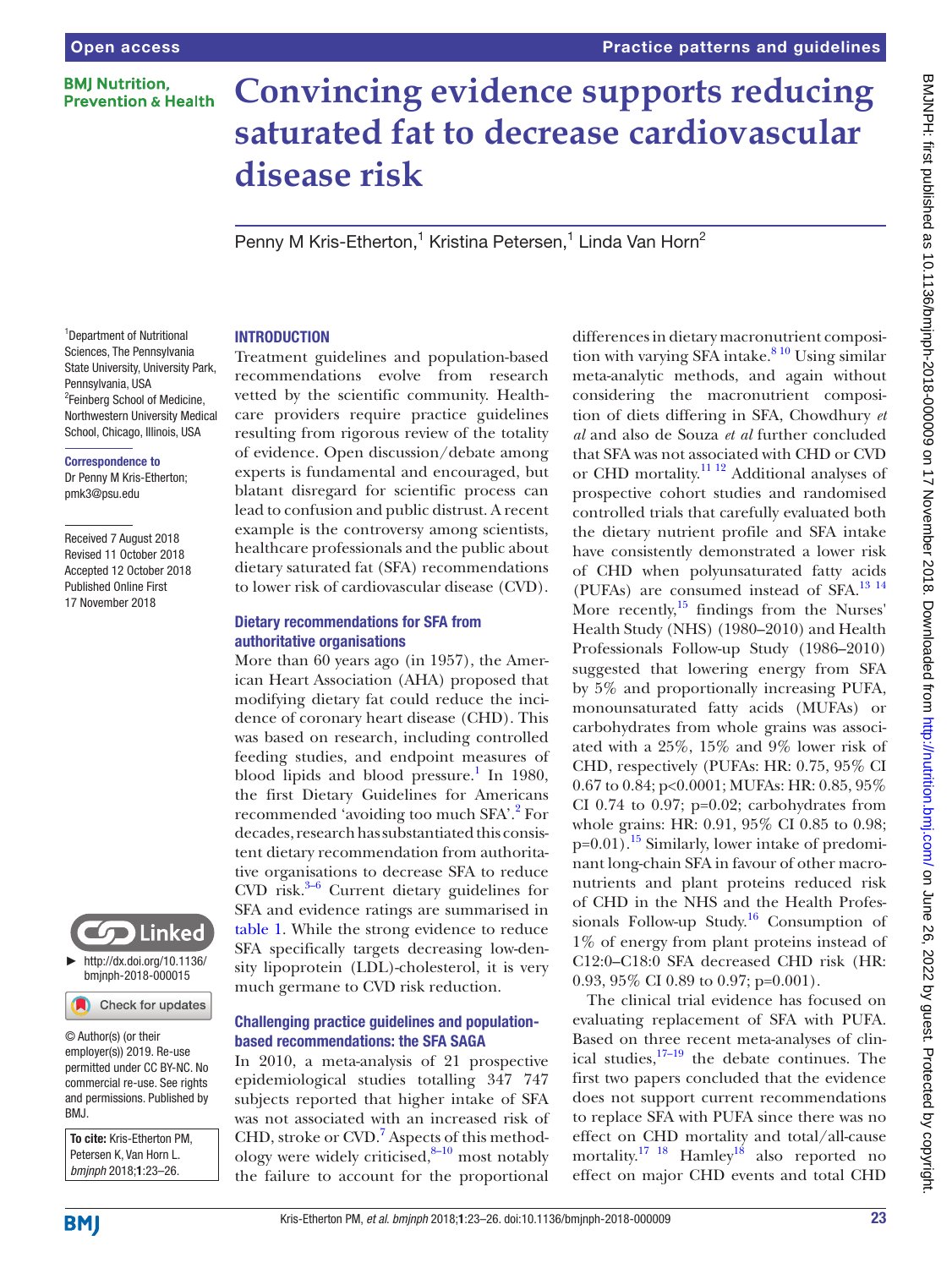<span id="page-1-0"></span>

| Table 1                                                                                                                                                                                          | Authoritative recommendations for saturated fat and evidence ratings |                                                           |                     |                                   |
|--------------------------------------------------------------------------------------------------------------------------------------------------------------------------------------------------|----------------------------------------------------------------------|-----------------------------------------------------------|---------------------|-----------------------------------|
| <b>Recommendation</b>                                                                                                                                                                            |                                                                      | <b>Evidence rating</b>                                    |                     |                                   |
| 2013 AHA/ACC<br>guideline on lifestyle<br>management to reduce<br>cardiovascular risk                                                                                                            | <b>NHLBI</b> grade                                                   | <b>NHLBI</b> evidence<br>statements                       | <b>ACC/AHA COR</b>  | <b>ACC/AHA COR</b>                |
| Aim for a dietary pattern<br>that achieves 5%-6% of<br>calories from SFA                                                                                                                         | A (strong)*                                                          | Evidence statement 11<br>- strength of evidence:<br>hight | l‡                  | AŞ                                |
| Reduce per cent of<br>calories from SFA                                                                                                                                                          | A (strong)*                                                          | Evidence statement 11<br>- strength of evidence:<br>hight | l‡                  | A§                                |
| 2015 National Lipid Association recommendations for<br>patient-centred management of dyslipidaemia: part 2                                                                                       |                                                                      | Grade                                                     |                     | <b>Strength of recommendation</b> |
| Dietary SFA may be partially replaced with unsaturated<br>fats (MUFA and PUFA), as well as proteins, to reach a goal<br>of <7% of energy from SFA.                                               |                                                                      | $A^*$                                                     |                     | Moderate¶                         |
| Scientific report of the 2015 Dietary Guidelines Advisory Committee                                                                                                                              |                                                                      |                                                           | <b>DGAC</b> grade   |                                   |
| Strong and consistent evidence from RCTs and statistical modelling in<br>prospective cohort studies shows that replacing SFA with PUFA reduces the<br>risk of CVD events and coronary mortality. |                                                                      |                                                           | Strong <sup>®</sup> |                                   |
| 2016 ESC/EAS guidelines for the management of<br>dyslipidaemias                                                                                                                                  |                                                                      | <b>Magnitude of the effect</b>                            |                     | <b>Level of evidence</b>          |
| For SFA, consumption should be $\langle 10\%$ of the total caloric $+++ \dagger \dagger$<br>intake and should be further reduced (<7% of energy) in<br>the presence of hypercholesterolaemia.    |                                                                      |                                                           |                     | $At+$                             |
| the contract of the contract of the contract of the contract of the contract of                                                                                                                  |                                                                      |                                                           |                     |                                   |

Strength of recommendation – strong: there is high certainty, based on evidence, that the net benefit is substantial. Evidence Statement 11: when food was supplied to adults in a dietary pattern that achieved a macronutrient composition of 5%–6% saturated fat, 26%–27% total fat, 15%–18% protein and 55%–59% carbohydrate compared with the control diet (14%–15% saturated fat, 34%–38% total fat, 13%–15% protein and 48%–51% carbohydrate), LDL-C was lowered 11–13 mg/dL in two studies and 11% in another study. Strength of evidence: high.

Classification of recommendation (COR): class I: benefit >>> risk; procedure/treatment should be performed/administered.

Level of evidence: level A: multiple populations evaluated; data derived from multiple randomised clinical trials or meta-analyses.

RCTs with minor limitations affecting confidence in, or applicability of, the results. Well-designed, well-executed non-randomised controlled studies and well-designed, well-executed observational studies. Well-conducted meta-analyses of such studies. Moderately certain about the estimate of effect; further research may have an impact on our confidence in the estimate of effect and may change the estimate. +++ – Marked effects.

Level of evidence – A: data derived from multiple randomised clinical trials or meta-analyses.

ACC, American College of Cardiology; AHA, American Heart Association; COR, Classification of recommendation; CVD, cardiovascular disease; DGAC, Dietary Guidelines Advisory Committee; EAS, European Atherosclerosis Society; ESC, European Society of Cardiology; LDL-C, low-density lipoprotein-cholesterol; MUFA, monounsaturated fatty acid; NHLBI, National Heart, Lung, and Blood Institute; PUFA, polyunsaturated fatty acid; RCT, randomised controlled trial; SFA, Saturated fatty acid.

events. In contrast, the recent AHA Presidential Advisory on dietary fats and CVD<sup>19</sup> concluded that 'lowering intake of SFA and replacing it with unsaturated fats, especially PUFAs, will lower the incidence of CVD'. This conclusion was based on both epidemiological evidence as well as a meta-analysis of four well-controlled clinical trials, the latter of which demonstrated a 29% reduction in CHD events when SFA was replaced with PUFA. This disagreement reflects the studies included in the meta-analyses. Harcombe *et al*<sup>[17](#page-3-3)</sup> and Hamley<sup>18</sup> included studies that were excluded by Sacks *et al*<sup>19</sup> due to methodological concerns (discussed in the AHA Presidential Advisory). Since this debate still continues, it is important to recognise the robust literature that demonstrates that lowering SFA

reduces LDL-cholesterol [\(table](#page-2-6) 2), an established causal factor in the development of atherosclerosis.<sup>[20](#page-3-6)</sup>

# The need for rigorous dietary research: learning from the SFA debate

Dietary patterns are comprised of foods and nutrients, and this inter-relationship must be acknowledged in dietary research.<sup>21</sup> A reductionist approach has plagued SFA research and demonstrates the hazards of isolating a single nutrient and failing to account for the overall nutrient composition. This leads to confusion and unintended deleterious consequences (eg, a reduction in fat intake and an increase in refined carbohydrates) and impedes accurate translation of nutrition research.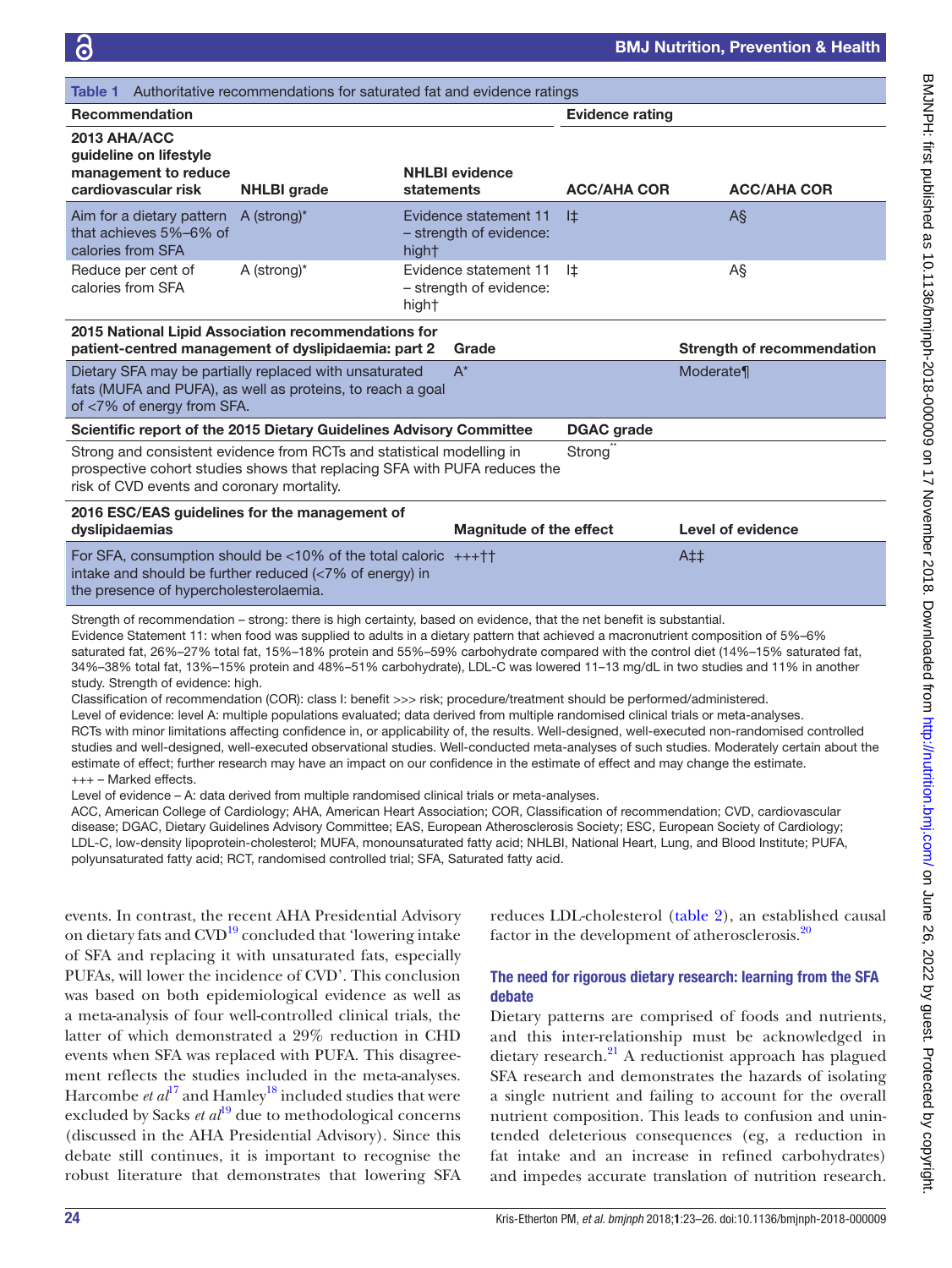# BMJ Nutrition, Prevention & Health

<span id="page-2-6"></span>Table 2\*† Predicted effects of macronutrient replacement of dietary saturated fatty acids with PUFA, MUFA and carbohydrate on lipoprotein lipids based on results from controlled feeding trials\* Predicted effects\* on lipoprotein lipids of replacing 5% of energy from saturated fatty acids with the 5% of energy from the specified dietary component, mg/dL.

| $\sim$                   |        | $\sim$ | $\sim$       |  |
|--------------------------|--------|--------|--------------|--|
| <b>Dietary component</b> | LDL-C  | TG     | <b>HDL-C</b> |  |
| <b>PUFA</b>              | $-9.0$ | $-2.0$ | $-1.0$       |  |
| <b>MUFA</b>              | $-6.5$ | $+1.0$ | $-6.0$       |  |
| CHO <sub>†</sub>         | $-6.0$ | +9.5   | $-2.0$       |  |

Results are summarised from controlled feeding trials of subjects with average to mildly dyslipidaemic baseline levels of lipoprotein lipids. Effects may be more pronounced in those with higher baseline values. Taken from ref [4.](#page-2-7)

A meta-analysis of randomised controlled trials showed greater improvements in LDL-C with whole grains versus refined grains.<sup>23</sup> Compared with refined grains, whole grains reduced LDL-C by 3.48 mg/dL (95% CI 5.8 to 1.16; p<0.01). TG and HDL-C did not significantly improve in response to whole grains versus refined grains (TG mean difference −3.5 mg/dL, 95% CI −7.1 to 0.9, p=0.10; HDL-C mean difference −0.4, 95% CI -1.2 to 0.8, p=0.59).

CHO, Carbohydrate; HDL-C, high-density lipoprotein cholesterol; LDL-C, low-density lipoprotein-cholesterol; MUFA, monounsaturated fatty acid; PUFA, polyunsaturated fatty acid; TG, Triglycerides.

Future epidemiological research requires a more holistic approach to account for macronutrient substitutions. This translational approach favors support of healthy eating patterns and reduces unforeseen adverse effects more common when single nutrient recommendations are issued. Clinical research likewise benefits from dietary interventions that address the total dietary pattern including the influence of replacement foods and nutrients on the outcomes assessed.

#### Summary and perspective

Although there is no biological requirement for SFA, a healthy diet will provide some SFA by virtue of meeting food-based dietary guidelines. A diet that limits SFA to <7% of calories accommodates a modest intake while achieving the recognised benefits of unsaturated fatty acids.

- ► Observational studies show cardiovascular benefits associated with lowering SFA and proportionally increasing PUFA, MUFA, whole grains and plant proteins.
- ► Epidemiological research that ignores nutrient differences in diets across the spectrum of SFA intake demonstrates no association of SFA with CVD risk. SFA intake is typically lowered and proportional increases in refined carbohydrates occur. Thus, the appropriate conclusion is that SFA and refined carbohydrates are equally deleterious on CVD risk. The controversy about the clinical trial evidence stems from studies with methodological problems and inclusion of these studies in meta-analyses.
- Recommendations to decrease SFA for CVD risk reduction are supported by robust evidence of a CVD benefit. The consensus of many scientists is to focus on a replacement message<sup>22 23</sup> that SFA be replaced with PUFA, MUFA, whole grains and plant proteins. This can be achieved with many healthy dietary patterns.
- ► Nutrition research must consider dietary patterns and the complex inter-relationship between dietary components to ensure translation into meaningful and health-promoting dietary recommendations.

Contributors All authors contributed to conceptualising and writing the manuscript

Funding The authors have not declared a specific grant for this research from any funding agency in the public, commercial or not-for-profit sectors.

Competing interests None declared.

Patient consent Not required.

Provenance and peer review Commissioned; externally peer reviewed.

**Open access** This is an open access article distributed in accordance with the Creative Commons Attribution Non Commercial (CC BY-NC 4.0) license, which permits others to distribute, remix, adapt, build upon this work non-commercially, and license their derivative works on different terms, provided the original work is properly cited, appropriate credit is given, any changes made indicated, and the use is non-commercial. See:<http://creativecommons.org/licenses/by-nc/4.0>

## **REFERENCES**

- <span id="page-2-0"></span>1 Page IH, Stare FJ, Corcoran AC. Atherosclerosis and the fat content of the diet. *[J Am Med Assoc](http://dx.doi.org/10.1001/jama.1957.62980180004013)* 1957;164:2048–51.
- <span id="page-2-1"></span>2 U.S. Department of Agriculture & U.S. Department of Health and Human Services. Dietary Guidelines for Americans. 1980. Available from: [https://www.cnpp.usda.gov/sites/default/files/dietary\\_](https://www.cnpp.usda.gov/sites/default/files/dietary_guidelines_for_americans/1980thin.pdf) guidelines for americans/1980thin.pdf [Accessed 12 Jul 2018].
- <span id="page-2-2"></span>3 Eckel RH, Jakicic JM, Ard JD, *et al*. American College of Cardiology/ American Heart Association Task Force on Practice Guidelines. 2013 AHA/ACC guideline on lifestyle management to reduce cardiovascular risk: a report of the American College of Cardiology/ American Heart Association Task Force on Practice Guidelines. *Circulation* 2014;129(25 Suppl 2):S76–99.
- <span id="page-2-7"></span>4 Jacobson TA, Maki KC, Orringer CE, *et al*. National lipid association recommendations for patient-centered management of dyslipidemia: part 2. *[J Clin Lipidol](http://dx.doi.org/10.1016/j.jacl.2015.09.002)* 2015;9(6 Suppl):S1–122.
- 5 U.S. Department of Health and Human Services, U.S. Department of Agriculture. Scientific report of the 2015 dietary guidelines advisory committee. Executive Summary. 2015. Available from: [https://health.](https://health.gov/dietaryguidelines/2015-scientific-report/02-executive-summary.asp) [gov/dietaryguidelines/2015-scientific-report/02-executive-summary.](https://health.gov/dietaryguidelines/2015-scientific-report/02-executive-summary.asp) [asp](https://health.gov/dietaryguidelines/2015-scientific-report/02-executive-summary.asp) [Accessed 12 Jul 2018].
- 6 Catapano AL, Graham I, De Backer G, *et al*. 2016 ESC/EAS Guidelines for the Management of Dyslipidaemias. *[Eur Heart J](http://dx.doi.org/10.1093/eurheartj/ehw272)* 2016;37:2999–3058.
- <span id="page-2-3"></span>7 Siri-Tarino PW, Sun Q, Hu FB, *et al*. Meta-analysis of prospective cohort studies evaluating the association of saturated fat with cardiovascular disease. *[Am J Clin Nutr](http://dx.doi.org/10.3945/ajcn.2009.27725)* 2010;91:535–46.
- <span id="page-2-4"></span>8 Stamler J. Diet-heart: a problematic revisit. *[Am J Clin Nutr](http://dx.doi.org/10.3945/ajcn.2010.29216)* 2010;91:497–9.
- 9 Katan MB, Brouwer IA, Clarke R, *et al*. Saturated fat and heart disease. *[Am J Clin Nutr](http://dx.doi.org/10.3945/ajcn.2010.29692)* 2010;92:459–60.
- 10 Pedersen JI, James PT, Brouwer IA, *et al*. The importance of reducing SFA to limit CHD. *[Br J Nutr](http://dx.doi.org/10.1017/S000711451100506X)* 2011;106:961–3.
- <span id="page-2-5"></span>11 Chowdhury R, Warnakula S, Kunutsor S, *et al*. Association of dietary, circulating, and supplement fatty acids with coronary risk: a systematic review and meta-analysis. *[Ann Intern Med](http://dx.doi.org/10.7326/M13-1788)* 2014;160:398–406.